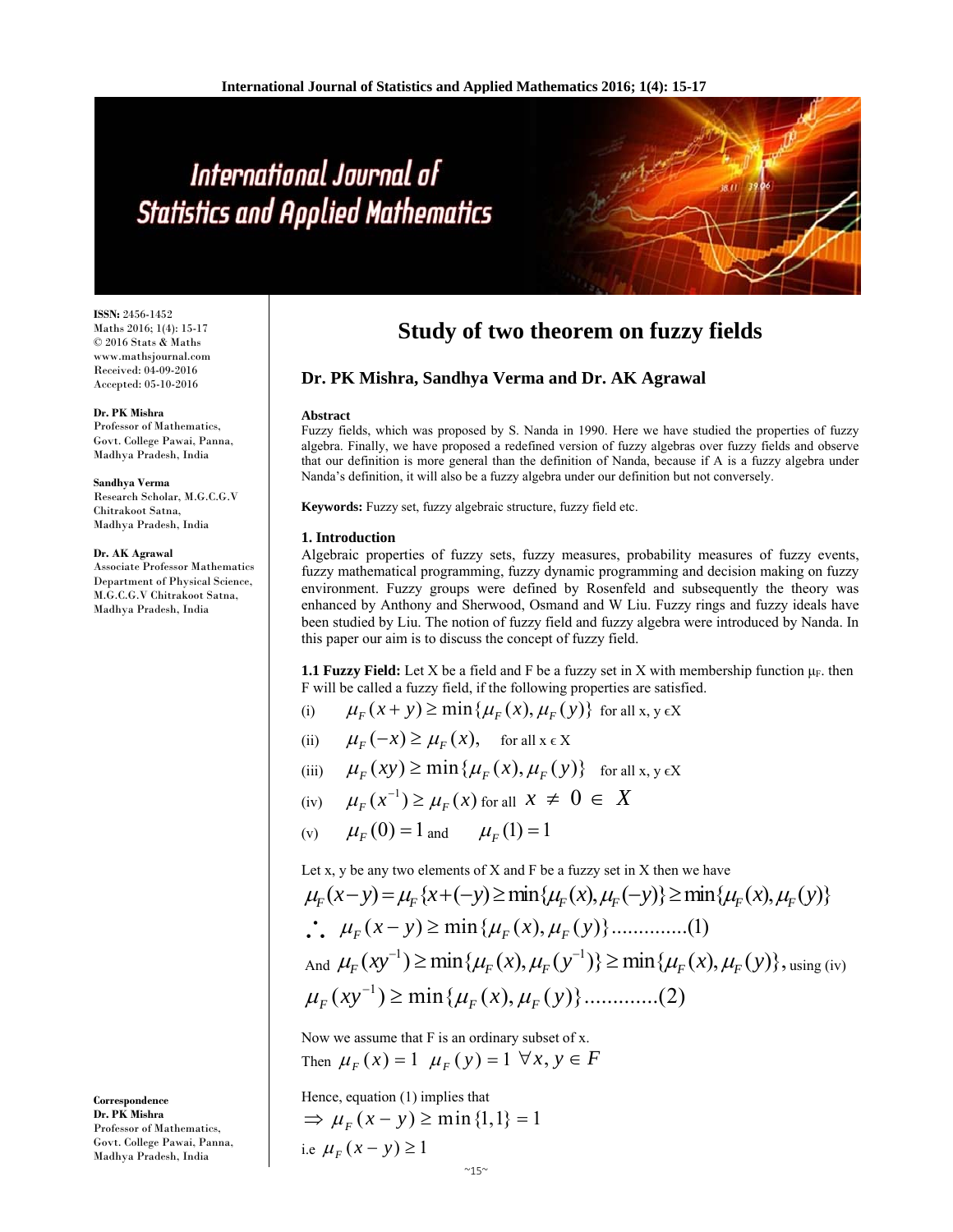International Journal of Statistics and Applied Mathematics

But 
$$
\mu_F(x - y) \ge 1
$$
  
\n $\therefore \mu_F(x - y) = 1 \Rightarrow x - y \in F$ 

Thus, we observe that for all x,  $y \in F \implies x-y \in F$ Similarly, from equation (2), we will get

$$
\mu_F(xy^{-1}) \ge \min\{1, 1\}_{=1}
$$
  
\ni.e.  $\mu_F(xy^{-1}) \ge 1$   
\nBut  $\mu_F(xy^{-1})1 \ge 1$   
\n $\therefore \mu_F(xy^{-1}) = 1 \Rightarrow xy^{-1} \in F$   
\nThat is for all x, y  $\in F \Rightarrow xy^{-1} \in F$ 

In this way we conclude that the notion of fuzzy field has been taken in such a way that when F is taken to be an ordinary subset of X under the definition of Nanda F turns out to be a sub field of X. form the definition of fuzzy field, we have

$$
\mu_F(x) = \mu_F\{-(-x)\} \ge \mu_F(-x)
$$
  
\n
$$
\forall x \in X
$$
  
\ni.e  $\mu_F(x) \ge \mu_F(-x)$ ............(i)

But from condition (2) of the fuzzy field we have

( ) ( )..................( ) *F F x x ii* (i)& (ii) ( ) ( )..................( ) *F F x x iii* Further, we have 11 1 ( ) {( ) } ( ) *FF F <sup>x</sup> x x* i.e <sup>1</sup> ( ) ( )..................( ) *F F x x iv* And from the (ivth) condition of fuzzy field, we have <sup>1</sup> ( ) ( )..................( ) *F F xx v*

From (iv) and (v), we get

<sup>1</sup> ( ) ( ), *F F <sup>x</sup> <sup>x</sup> x X vi* ..............( )

**Theorem 1.1:-** If F is a fuzzy field on a field X, then

 $\mu_F(x-y) \ge \min\{ \mu_F(x), \mu_F(y) \}$  forallx,  $y \in X$ 2.  $\mu_F(xy^{-1}) \ge \min\{\mu_F(x), \mu_F(y)\}$  forall,  $x \in X, Y \ne 0 \in X$ 

**Proof: -** Suppose that X is a field and F is a fuzzy field on X. Hence, we have

$$
\mu_F(x - y) = \mu_F \{x + (-y)\} \ge \min\{\mu_F(x), \mu_F(y)\}
$$
  
=  $\min \{ \mu_F(x), \mu_F(y) \}$   
 $\therefore \mu_F(x - y) \ge \min\{\mu_F(x), \mu_F(y)\}$  Using condition (ii)  
And,  $\mu_F(xy^{-1}) \ge \min\{\mu_F(x), \mu_F(y^{-1})\}$   
=  $\min\{\mu_F(x), \mu_F(y)\}$   
 $\therefore \mu_F(xy^{-1}) \ge \min\{\mu_F(x), \mu_F(y)\}$  Using (iv)

Conversely, we assume that F is a fuzzy set in X and is such that

$$
\mu_F(x-y) \ge \min{\{\mu_F(x), \mu_F(y)\}}, \text{ For all } x, y \in X
$$
  
X.............(i)  
And,  $\mu_F(xy^{-1}) \ge \min{\{\mu_F(x), \mu_F(y)\}}, \text{ for all } x \in X,$   
Y \ne 0 \in X.............(ii)

Then, we claim that F is a fuzzy field in X. On putting  $x=0$  in (i), we get

$$
\mu_F(0-y) \ge \min\{\mu_F(0), \mu_F(y)\}\
$$
  
\n
$$
\Rightarrow \mu_F(-y) \ge \min\{1, \mu_F(y)\},
$$
  
\n
$$
\Rightarrow \mu_F(-y) \ge \mu_F(y) \quad \text{for all yex.}
$$

Again on taking  $x=1$  in (ii), we get

$$
\mu_F(1y^{-1}) \ge \min\{\mu_F(1), \mu_F(y)\}
$$
  
= min{1,  $\mu_F(y)$ }  
=  $\mu_F(y)$   
 $\therefore \mu_F(y^{-1}) \ge \mu_F(y)$ , For all y=0 $\infty$ 

On taking y =-y in (1), we get  
\n
$$
\mu_F\{x-(-y)\}\geq \min{\{\mu_F(x), \mu_F(y)\}}
$$
\n
$$
= \min{\{\mu_F(x), \mu_F(y)\}}, \text{Using (iii)}
$$
\n
$$
\therefore \mu_F\{x+y\}\geq \min{\{\mu_F(x), \mu_F(y)\}}
$$
\nAnd on taking  $y^{-1}$  for Y in (ii), we get  
\n
$$
\mu_F\{x(y^{-1})^{-1}\}\geq \min{\{\mu_F(x), \mu_F(y^{-1})\}}
$$
\n
$$
= \min{\{\mu_F(x), \mu_F(y)\}}, \text{Using (iv)}
$$
\n
$$
\therefore \mu_F(xy) \geq \min{\{\mu_F(x), \mu_F(y)\}}
$$

Thus, we observe that the above theorem cannot give the result,

 $\mu_F(0) = 1$  And  $\mu_F(1) = 1$ 

Which are also the basic requirements for F to be a fuzzy field in X. So the definition of fuzzy field needs modification. Keeping these things in his mind, R. Biswas redefined fuzzy fields the definition of fuzzy field proposed by Biswas is as follows:

#### **1.2 Redefinition of Fuzzy Field**

Let  $X$  be a field and  $F$  be a fuzzy set in  $X$  with membership function  $\mu_F$ . Then F be called a fuzzy field in X if and only if the following condition are satisfied:

 $\mu_F \{x + y\} \ge \min\{ \mu_F(x), \mu_F(y) \}$  for all  $x, y \in X$ 2.  $\mu_F(-x) \geq \mu_F(X)$  for all  $x \in X$ 3.  $\mu_F(xy) \ge \min\{ \mu_F(x), \mu_F(y) \}$  for all x, ye X